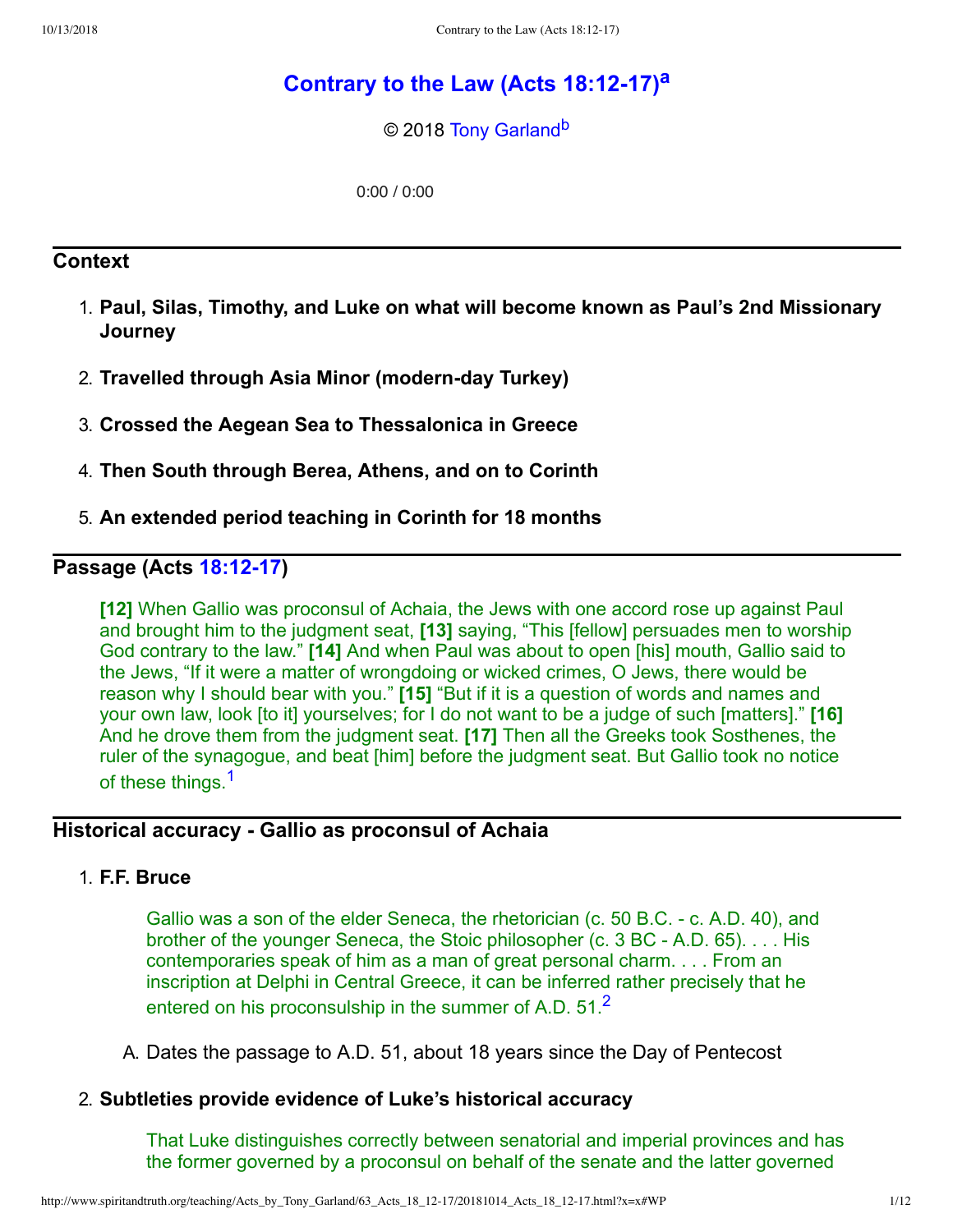<span id="page-1-0"></span>by a propraetor representing the emperor says much for his accuracy, for the status of provinces changed with the times. Achaia was a senatorial province from 27 b.c. to a.d. 15 and then again from a.d. 44 onwards . . . It was therefore governed by a proconsul . . . Macedonia, however, was an imperial province, and therefore Luke rightly called the magistrates at Philippi praetors (. . . Acts [16:12](http://www.spiritandtruth.org/bibles/nasb/b44c016.htm#Acts_C16V12), . . . 22–24) while he called those at Thessalonica by the special designation of politarchs ( $\ldots$  Acts [17:6](http://www.spiritandtruth.org/bibles/nasb/b44c017.htm#Acts_C17V6)).<sup>[3](#page-10-2)</sup>

## **The claim: Christianity is contrary to Judaism**

- 1. *This fellow persuades men to worship God contrary to the law* **(Acts [18:12\)](http://www.spiritandtruth.org/bibles/nasb/b44c018.htm#Acts_C18V12).**
	- A. What is the meaning of the phrase, "the law" in this passage?
		- I. Does it refer to secular, Roman law Paul's teaching was illegal according to Roman law concerning proselytizing?
		- II. Does it refer to the law of Moses Paul's teaching was incompatible with the teaching of Moses, and therefore Judaism?
		- III. YES [both]!

## 2. **Why the appeal to the secular authority of Rome?**

- A. As a religion, Judaism had a recognized legal status (and therefore a measure of protection) within the Roman Empire
- B. By claiming that "The Way" was incompatible with Judaism, it would be outside the pale of Judaism and therefore, illegal
	- I. The Jews were referring to *Roman law* this is why Paul was brought before the judgment seat, the secular court
	- II. However, to make their case—to get Christianity outlawed—they needed to establish that Christianity was incompatible with Judaism
- C. Gallio's judgment would have had considerable influence and established a legal precedent

## 3. **Gallio wasn't interested in subtle distinctions involving intricacies of Jewish law**

- A. But if it is a question of words and names and your own law, look [to it] yourselves; for I *do not want to be a judge of such [matters]* (Acts [18:15\)](http://www.spiritandtruth.org/bibles/nasb/b44c018.htm#Acts_C18V15).
- B. Paul had been teaching in Corinth for 18 months—there must have been general knowledge of his teachings and their close relationship to Judaism
	- I. He had begun teaching in Corinth, after all, in a *synagogue*
	- II. Paul had been a zealous Pharisee (Philippians  $3:5$ )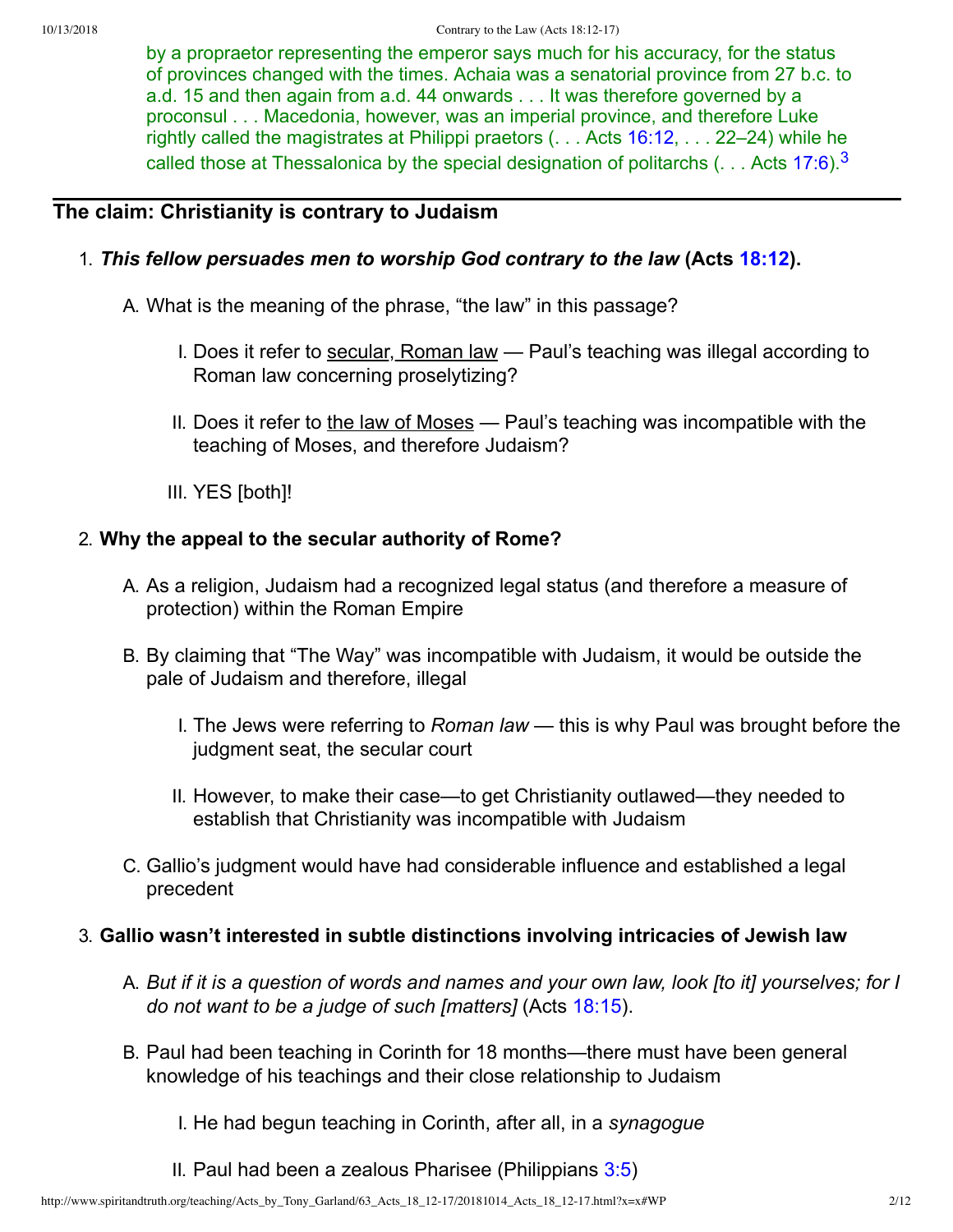- C. From Gallio's perspective, Paul was propagating a variety of Judaism which happened to be disliked by the leaders of the synagogue
- D. Gallio's pronouncement benefitted Christianity—establishing it as a sect within Judaism
- <span id="page-2-0"></span>E. The result: for the next 10-12 years—until imperial policy toward Christians underwent a complete reversal—the gospel could be proclaimed in the provinces of the empire without fear of coming into conflict with Roman law.<sup>[4](#page-10-3)</sup>

## 4. **Similarity to legal tactics in our era**

- A. Unable to dismiss an idea or worldview based on its merits or the facts
- B. Appeal to secular authorities to rule that the opposing view is "off-limits" and should be escorted off the playing field of public discourse
- C. Like evolutionists in their effort to keep creationism and intelligent design out of the public eye and atheists who are out to expunge all references to God, especially in schools

### D. J. Vernon McGee

Gallio . . . separated church and state. He would not interfere with Paul preaching in the city of Corinth. . . . Now I want to say this: I wish the Supreme Court of the United States would adopt the same policy. I wish they would adopt a "hands off" policy when it comes to matters of religion. What right does a group of secular men have to come along and make a decision that you can't have prayer in the schools? If a community wants prayer in their school, then they should have prayer in their school. If they are not having prayer in school, then the state should not force prayer in school. We claim to have freedom of speech and freedom of religion in our land. . . . Under the guise of separating church and state, the freedom of religion is actually curtailed. If we are going to separate church and state, then the state should keep its nose out of that which refers to the church.<sup>[5](#page-10-4)</sup>

## 5. **Is Christianity compatible with Old Testament Judaism . . . or not?**

- <span id="page-2-1"></span>A. Is Christianity the fulfillment of the expectation and predictions of the Old Testament? "Completed Judaism"? Or . . .
- B. Is Christianity an aberration, a "cult," created by the teachings of an unconventional rabbi named Jesus which were embellished upon by a Pharisee named Saul of Tarsus?

## **Claim #1: Christianity is a "western religion"**

1. **Many people mistake Christianity as a western religion because it has had such profound influence upon the west**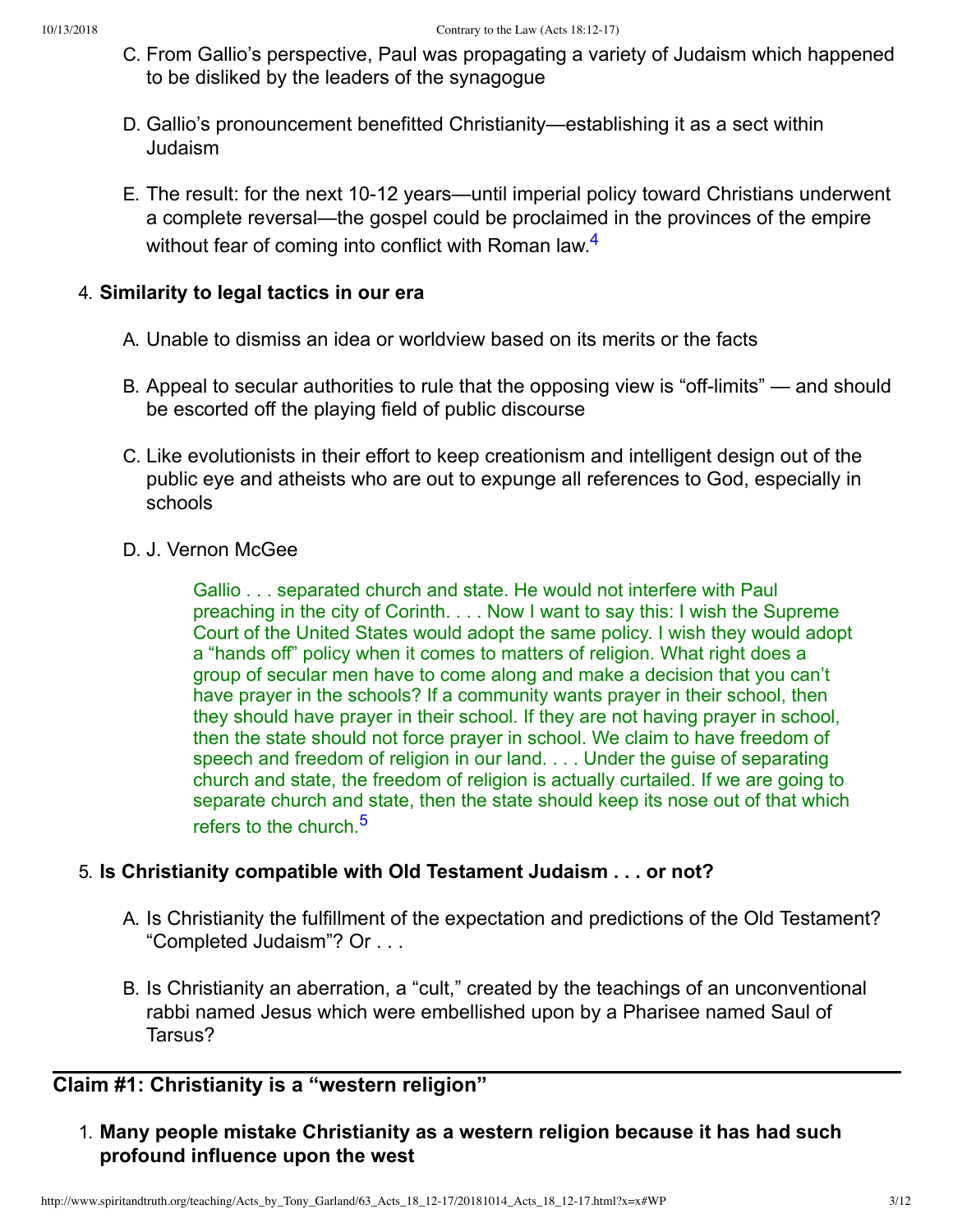A. Yet Christianity is a world-wide phenomenon and much of its influence in other parts of the world predate its influence in the west

<span id="page-3-0"></span>*The period in which Christianity appeared to be indissolubly linked to Western European identity was a relatively short one, lasting from the early 16th to the mid-20th centuries. The church in China, India, Ethiopia, and Iraq is older than the church in much of Northern Europe.*[6](#page-10-5)

2. **Christianity is, infact, a middleeastern religion — originating in Jerusalem and points further east and south**

#### 3. **Christianity is a Jewish religion**

- A. All twelve Apostles, foundational to the Christian church, were Jewish
- B. Christianity originated at Mt. Sinai and earlier—sharing its roots with Judaism, but subsequently development an evangelistic emphasis moving outward from Jerusalem

As a famous Jewish rabbi said, *. . . you shall be witnesses to Me in Jerusalem, and in all Judea and Samaria, and to the end of the earth* (Acts [1:8\)](http://www.spiritandtruth.org/bibles/nasb/b44c001.htm#Acts_C1V8)

- C. The central figure of Christianity, Jesus Christ, was born a Jew
- <span id="page-3-1"></span>D. If Christianity is about anything, it's all about "the way of salvation." Jesus said, *salvation is of the Jews* (John [4:22\)](http://www.spiritandtruth.org/bibles/nasb/b43c004.htm#John_C4V22).

## **Claim #2: The New Testament is not a Jewish book**

- 1. **About twothirds of "the Bible," the Old Testament, is made up of the inspired writings of Judaism the Tanach [7](#page-10-6)**
- <span id="page-3-2"></span>2. **With the possible exception of Luke, the entire New Testament was penned by Jewish hands [9](#page-10-7)**
- 3. **The Greek of the book of Revelation contains grammatical irregularities which have been ascribed to the Hebrew background and mindset of its author**
	- A. As one scholar put it, when writing the book of Revelation the Apostle John "thought in Hebrew or Aramaic . . . [but] wrote in Greek"<sup>[11](#page-10-8)</sup>

## **Claim #3: The teachings of Jesus are incompatible with those of Moses and the Law**

#### 1. **Listen to a preeminent scholar of Judaism or recent times**

<span id="page-3-4"></span><span id="page-3-3"></span>One of the most published authors in history, having written or edited more than 900 books.<sup>[12](#page-10-9)</sup>

2. **Jacob Neusner Jesus taught a different Torah**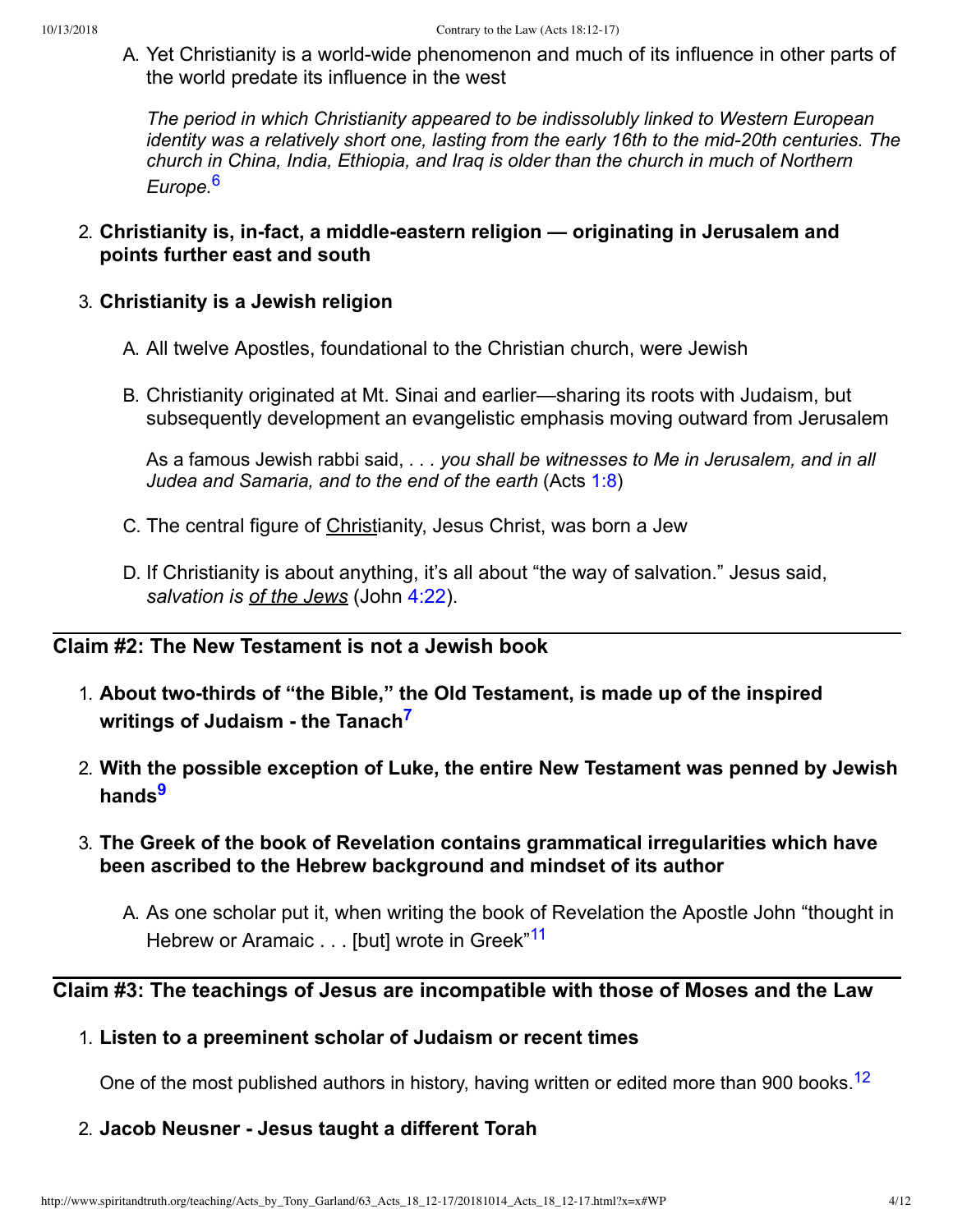<span id="page-4-0"></span>Christian faith finds a legion of reasons for believing in Jesus. . . but not because he fulfilled the Torah or sustained the Torah or conformed to the Torah; not because he improved on the Torah. But, of course, Christian faith has never found troubling the fact of its own autonomy: not a mere continuation and reform of the prior faith, Judaism (always represented as corrupt and venal and hopeless anyhow), but a new beginning. . . . I believe God has given a different Torah from the one that Jesus teaches; and that Torah, the one Moses got at Sinai, stands in judgment of the torah of Jesus. . .<sup>[13](#page-10-10)</sup>

## **Christianity is "completed Judaism"**

It is Judaism itself, as embodied in the Jewish Old Testament, which predicts the events and personas recorded within the Christian New Testament

#### 1. **Judaism predicts a man who will defeat Satan, but at great personal cost**

In Genesis [3,](http://www.spiritandtruth.org/bibles/nasb/b01c003.htm#Gen._C3V1) God said to the serpent, *And I will put enmity Between you and the woman, And between your seed and her Seed; He shall bruise your head, And you shall bruise His heel* (Genesis [3:15\)](http://www.spiritandtruth.org/bibles/nasb/b01c003.htm#Gen._C3V15).

- A. A seed of the woman, an offspring of Eve, a *man*
- B. Satan and the man will both inflict injuries upon one another
- C. Satan's injury will be greater (the head), the man's less severe (the heel)
- D. Question: how could a mere *man* overcome a powerful angelic being?
	- I. The Man would need to be of greater power than the apex creature of the created order: He would need to be divine
- E. The book of Hebrews explains how this prediction from the Jewish Torah came to be

*Inasmuch then as the children have partaken of flesh and blood, He Himself likewise shared in the same, that through death He might destroy him who had the power of death, that is, the devil, and release those who through fear of death were all their lifetime subject to bondage.* (Hebrews 2:14-15)

- I. Through the loss of His life, Jesus was victor over Satan, who had the power of death
- II. The very passage in the Jewish Law which introduces death, Genesis  $3$ , predicts the solution which played out in history in the central event of Christianity—the crucifixion of the Jewish Messiah, Jesus

### 2. **Judaism predicts an offspring of Abraham, an individual through Whom the entire world will be blessed**

In Genesis [22](http://www.spiritandtruth.org/bibles/nasb/b01c022.htm#Gen._C22V1), the Lord said to Abraham, *blessing I will bless you, and multiplying I will multiply your descendants as the stars of the heaven and as the sand which is on the seashore; and your*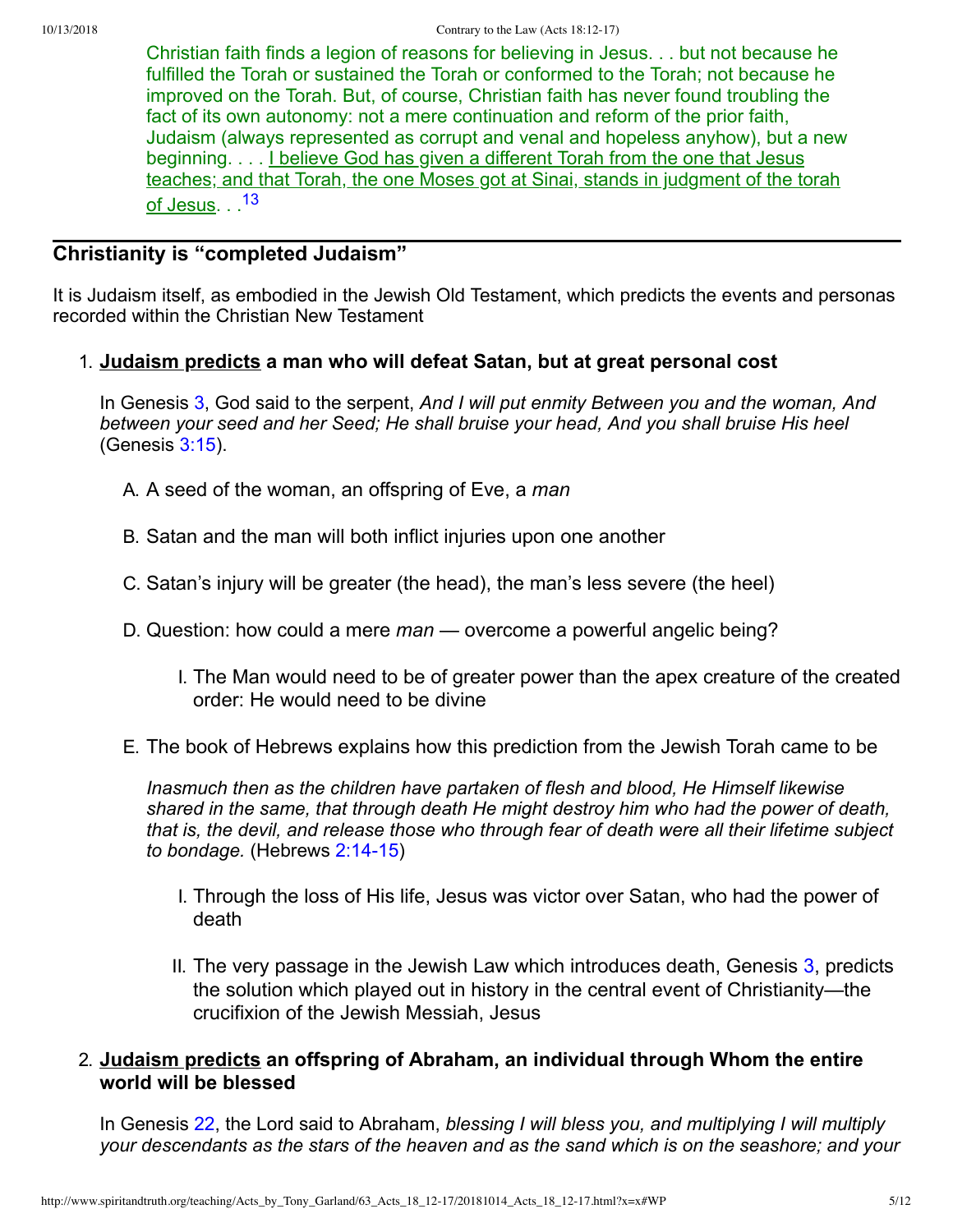*descendants shall possess the gate of their enemies. In your seed all the nations of the earth shall be blessed, because you have obeyed My voice.* (Genesis [22:17–18\)](http://www.spiritandtruth.org/bibles/nasb/b01c022.htm#Gen._C22V17).

- A. The word "seed" here can used in a collective sense, as in "descendants"
- B. It can also be used in a singular sense: with a specific individual in view
- C. Genesis [22](http://www.spiritandtruth.org/bibles/nasb/b01c022.htm#Gen._C22V1) is teaching
	- I. God will greatly bless the descendants of Abraham (later we see: through Isaac and Jacob = Israel)
	- II. God will also bless those who are *not* physical descendants through an individual descendant
- D. Somehow, those who are not physical descendants will participate in the blessing bestowed upon Abraham by way of a special descendant—one who effectively makes them "sons of Abraham" but not by physical descent (Rom.  $4:11-12$ ; Gal.  $3:7,29$  $3:7,29$  $3:7,29$ ).
- E. Notice again that the blessing is by way of a human offspring—a seed of the woman a man
- F. Paul explains the fulfillment of this promise in the man Jesus Christ

*Now to Abraham and his Seed were the promises made. He does not say, "And to seeds," as of many, but as of one, "And to your Seed," who is Christ* (Galatians [3:16\)](http://www.spiritandtruth.org/bibles/nasb/b48c003.htm#Gal._C3V16).

#### 3. **Judaism predicts a Prophet with an authority matching or exceeding that of Moses**

A. A prophet like Moses

*The Lord your God will raise up for you a Prophet like me from your midst, from your brethren. Him you shall hear, according to all you desired of the Lord your God in Horeb in the day of the assembly, saying, 'Let me not hear again the voice of the Lord my God, nor let me see this great fire anymore, lest I die. . . . I will raise up for them a Prophet like you from among their brethren, and will put My words in His mouth, and He shall speak to them all that I command Him. And it shall be that whoever will not hear My words, which He speaks in My name, I will require it of him* (Deuteronomy [18:15–19\)](http://www.spiritandtruth.org/bibles/nasb/b05c018.htm#Deu._C18V15).

- B. The law, the Torah, of Judaism predicts . . .
	- I. . . . a coming Jewish prophet with stature on a par or exceeding that of Moses
	- II. . . . like Moses, He will be an intermediary Who somehow represents God in a more approachable, human-palatable way

*And the Word became flesh and dwelt among us, and we beheld His glory, the glory as of the only begotten of the Father, full of grace and truth* (John [1:14\)](http://www.spiritandtruth.org/bibles/nasb/b43c001.htm#John_C1V14)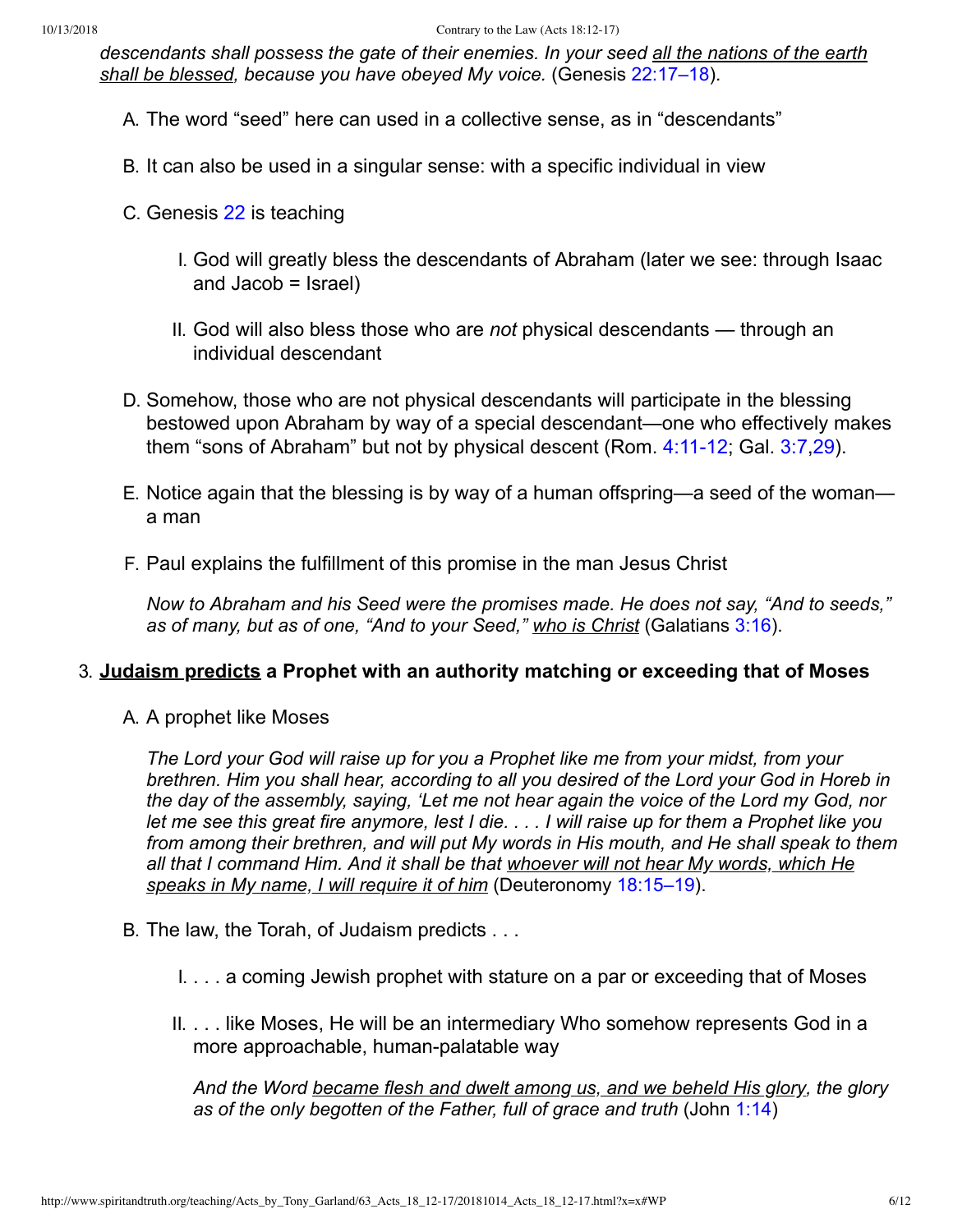- III. . . . those who refuse to heed His words face dire consequences from God **Himself** 
	- a. *I myself will call him to account* (Deu. [18:19,](http://www.spiritandtruth.org/bibles/nasb/b05c018.htm#Deu._C18V19) NIV) [14](#page-10-11)
	- b. *I will personally hold responsible anyone who then pays no attention* (Deu. [18:19,](http://www.spiritandtruth.org/bibles/nasb/b05c018.htm#Deu._C18V19) NET)
	- c. *I will exact from him* (Deu. [18:19](http://www.spiritandtruth.org/bibles/nasb/b05c018.htm#Deu._C18V19), TNK [15](#page-10-12)
	- d. Not even Joshua, understudy of Moses, could fulfill these shoes

<span id="page-6-1"></span><span id="page-6-0"></span>*Now Joshua the son of Nun was full of the spirit of wisdom, for Moses had laid his hands on him; so the children of Israel heeded him, and did as the Lord had commanded Moses. But since then there has not arisen in Israel a prophet like Moses, whom the Lord knew face to face* (Deuteronomy [34:9–10\)](http://www.spiritandtruth.org/bibles/nasb/b05c034.htm#Deu._C34V9).

- C. So, we would ask those Jews who reject Christianity: Who is this prophet? When did he arrive in history? If yet future, how could he possibly surpass the historical record and impact of the most famous Jew of all history: Jesus Christ?
- D. Expectations of Jews recorded in the NT

*Now this is the testimony of John, when the Jews sent priests and Levites from Jerusalem to ask [John the Baptist], "Who are you?" He confessed, and did not deny, but confessed, "I am not the Christ." And they asked him, "What then? Are you Elijah?" He said, "I am not." "Are you the Prophet?" And he answered, "No."* (John [1:1921](http://www.spiritandtruth.org/bibles/nasb/b43c001.htm#John_C1V19))

- I. Where did these expectations come from? The holy book of Judaism: the Jewish Old Testament!
- II. Notice the question, "Are you the Prophet?"
- III. Which prophet? The Deuteronomy [18:19](http://www.spiritandtruth.org/bibles/nasb/b05c018.htm#Deu._C18V19) prophet!
- IV. The questions from the Jews of Jesus' day betray the unfinished business of Judaism
	- a. Notice that they did not believe any Old Testament prophet had met the predictions of the Deutoronomy 18:19 prophet — not Joshua, not Jeremiah, not Isaiah, not any of the numerous OT prophets
- E. Like Moses, this prophet like Moses will be uniquely associated with the law
	- I. We might expect, like Moses, He would expound upon the law

*And seeing the multitudes, He went up on a mountain . . . Then He opened His mouth and taught them* (Mat. 5:1-2) - an intentional allusion to Deuteronomy, *I...* will *put My words in His mouth . . .* (Deu. [18:18\)](http://www.spiritandtruth.org/bibles/nasb/b05c018.htm#Deu._C18V18).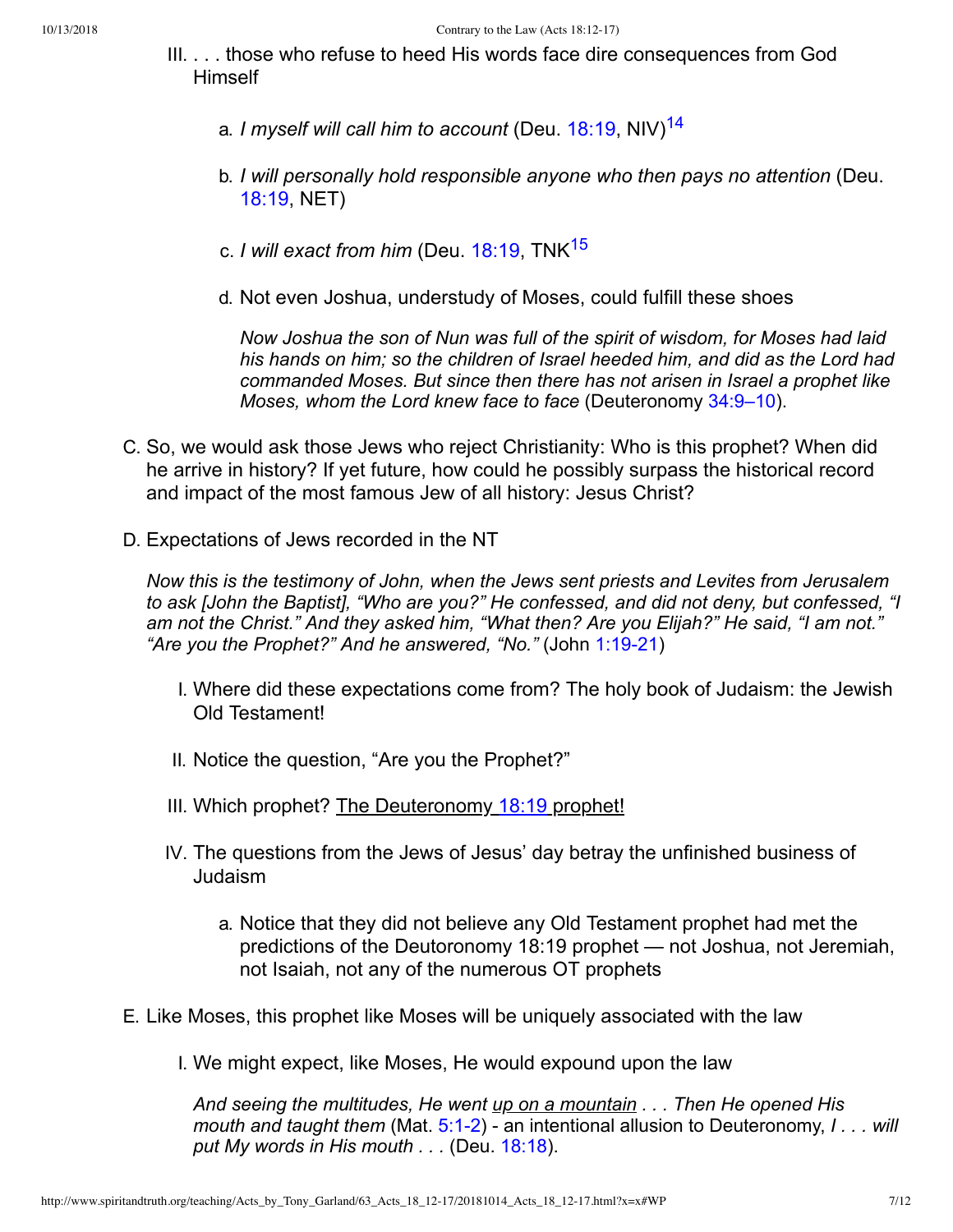He went on to say, *Do not think that I came to destroy the Law or the Prophets. I did not come to destroy but to fulfill. For assuredly, I say to you, till heaven and earth pass away, one jot or one tittle will by no means pass from the law till all is fulfilled*  $(Mat. 5:17-18)$ 

II. Moses predicted the prophet would speak with God's full authority.

*You have heard that it was said to those of old, 'You shall not murder, and whoever murders will be in danger of the judgment.' But I say to you that whoever is angry with his brother without a cause shall be in danger of the judgment.* (Mat. [5:21\)](http://www.spiritandtruth.org/bibles/nasb/b40c005.htm#Mat._C5V21)

*You have heard that it was said to those of old, 'You shall not commit adultery.' "But I say to you that whoever looks at a woman to lust for her has already committed* adultery with her in his heart. (Mat. 5:27-28)

*Furthermore it has been said, 'Whoever divorces his wife, let him give her a certificate of divorce.' But I say to you that whoever divorces his wife for any reason* except sexual immorality causes her to commit adultery; . . . (Mat. 5:31-32)

a. Neusner - Jesus' teaching in the Sermon on the Mount (Matthew [5\)](http://www.spiritandtruth.org/bibles/nasb/b40c005.htm#Mat._C5V1)

Yes, I would have been astonished. Here is a Torah-teacher who says in his own name what the Torah says in God's name. It is one thing to say on one's own how a basic teaching of the Torah shapes the everyday. . . It is quite another to say that the Torah says one thing, but I say . . . then to announce in one's own name what God set forth at Sinai. . . The prophet, Moses, speaks not in his own name but in God's name, saying what God has told him to say. Jesus speaks not as a sage nor as a prophet. . . . {u At Sinai, God spoke through Moses, On this Galilean hill, Jesus speaks for himself.<sup>[16](#page-10-13)</sup>

- <span id="page-7-0"></span>III. Jesus is not *changing* or *overthrowing* the law. He is *expounding* the law: piercing beyond external observance to the deeper matters of the heart
- <span id="page-7-1"></span>IV. Like the Divine Rabbi He is, He is exposing the heart of the law—that even when we externally keep the law we are often in violation of its intent within

#### 4. **Judaism predicts a ruler in the line of Judah whom all the nations will obey**

In Genesis [49](http://www.spiritandtruth.org/bibles/nasb/b01c049.htm#Gen._C49V1), Jacob prophesies over his sons, the twelve tribes of Israel: *The scepter will not depart from Judah, nor the ruler's staff from between his feet, until he comes to whom it belongs and the obedience of the nations is his* (Genesis [49:10,](http://www.spiritandtruth.org/bibles/nasb/b01c049.htm#Gen._C49V10) NASU}

- ... and his will be an assemblage of nations (Genesis. 49:10, TNK<sup>[17](#page-10-14)</sup>)
	- A. But the holy books of Judaism record Zedekiah as the king last to rule on the throne of David at the time of the Babylonian captivity
		- I. He was deposed from the throne of David at the destruction of Jerusalem by King Nebuchadnezzar of Babylon in 587 B.C.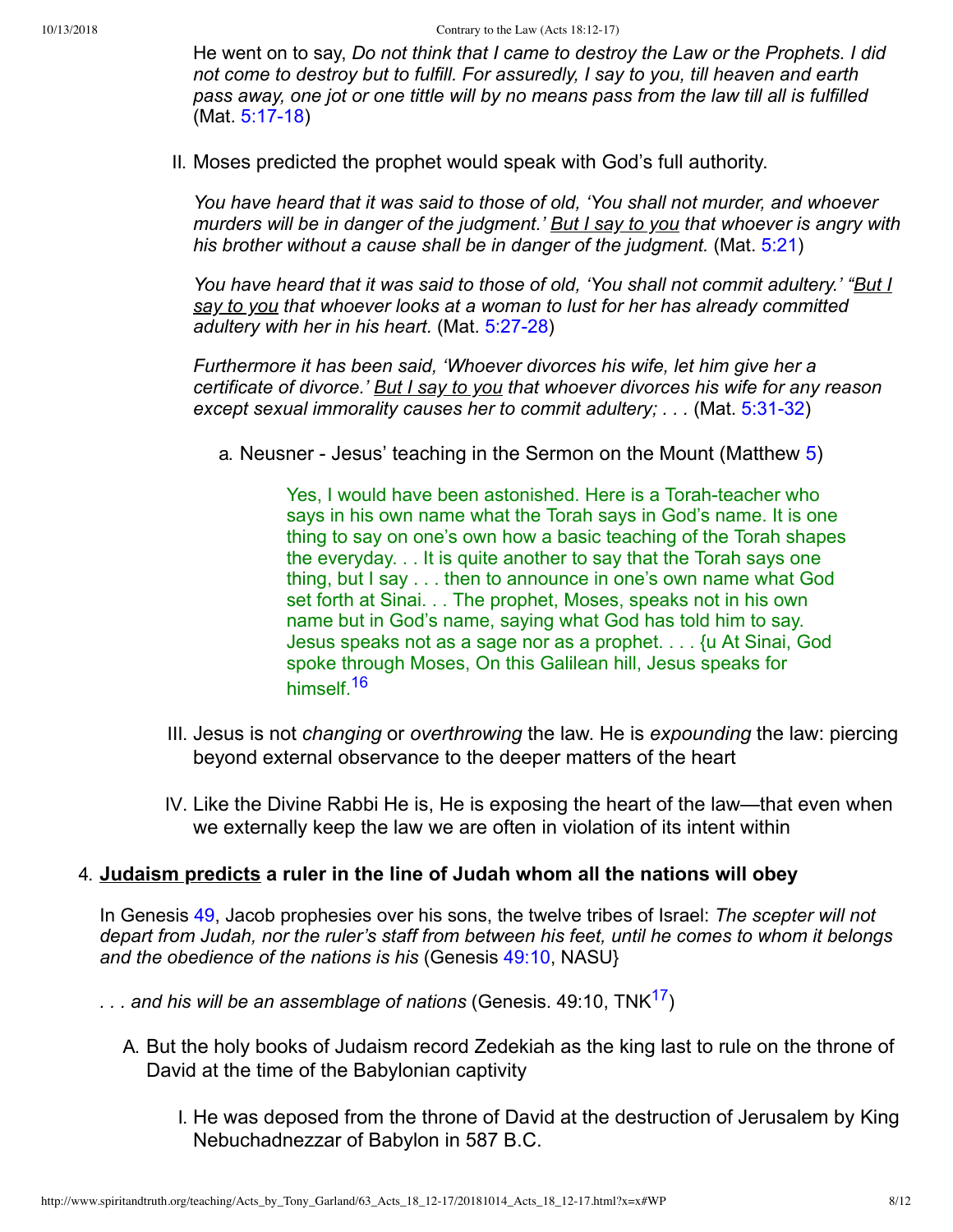- II. Thereafter, no individual in the line of Judah ever became king or ruled on the throne of David
- III. Matthew's genealogy records the abrupt transition when the authority of the line of Judah was eclipsed

*Begat ... begot . . . begot . . . Abraham begot Isaac, Isaac begat Jacob, and Jacob begot Judah and his brothers. Judah begot ... begot, begot, ... and Jesse begot David the king. David the king begot ... begot ... begot ... Hezekiah [a king] begot Manasseh [a king], Manasseh begot Amon [a king], and Amon begot Josiah [a king]. Josiah begot Jeconiah [a king] and his brothers about the time they were carried away to Babylon. And after they were brought to Babylon, Jeconiah [never a king] begot Shealtiel [never a king], and Shealtiel begot Zerubbabel [never a king]. Zerubbabel begot Abiud [never a king], Abiud begot Eliakim [never a king], and Eliakim begot Azor [never a king]. Azor begot Zadok [never a king], Zadok begot Achim [never a king], and Achim begot Eliud [never a king]. Eliud begot Eleazar [never a king], Eleazar begot Matthan [never a king], and Matthan begot Jacob [never a king]. And Jacob begot Joseph the husband of Mary, of whom was born Jesus who is called Christ.* (Matthew [1:2–16\)](http://www.spiritandtruth.org/bibles/nasb/b40c001.htm#Mat._C1V2)

B. In the New Testament, we find Jesus purposefully arranging to ride into Jerusalem on a donkey, in fulfillment of another prediction of one of the holy books of Judaism (Zechariah [9:9](http://www.spiritandtruth.org/bibles/nasb/b38c009.htm#Zec._C9V9)) at which time the crowd proclaimed

*. . . Hosanna! 'Blessed [is] He who comes in the name of the LORD!' The King of Israel!* (John [12:13\)](http://www.spiritandtruth.org/bibles/nasb/b43c012.htm#John_C12V13)

C. But this predicted king in the line of Judah was rejected by those He was to rule over

*Now it was the Preparation Day of the Passover, and about the sixth hour. And [Pilate] said to the Jews, "Behold your King!" But they cried out, "Away with [Him], away with [Him]! Crucify Him!" Pilate said to them, "Shall I crucify your King?" The chief priests answered, "We have no king but Caesar!"* (John 19:14-15)

D. And to be sure we wouldn't miss the true identity of the One being crucified

I. God arranged for a sign to be posted over His head at the time of His death

II. In the common languages of the day—so that men would be without excuse

*. . . an inscription also was written over Him in letters of Greek, Latin, and Hebrew: THIS IS THE KING OF THE JEWS* (Luke [23:38](http://www.spiritandtruth.org/bibles/nasb/b42c023.htm#Luke_C23V38))

- E. Again, we would ask those Jews who reject Christianity: Where is this Davidic king predicted in Genesis [49](http://www.spiritandtruth.org/bibles/nasb/b01c049.htm#Gen._C49V1)? Why does He remain absent? When will the nations recognized the authority of the throne of David? When they do, Who is the individual who will sit upon David's throne?
- 5. **Christianity "completes" the unfinished expectations of Judaism, it ties up the loose threads remaining at the end of the Old Testament**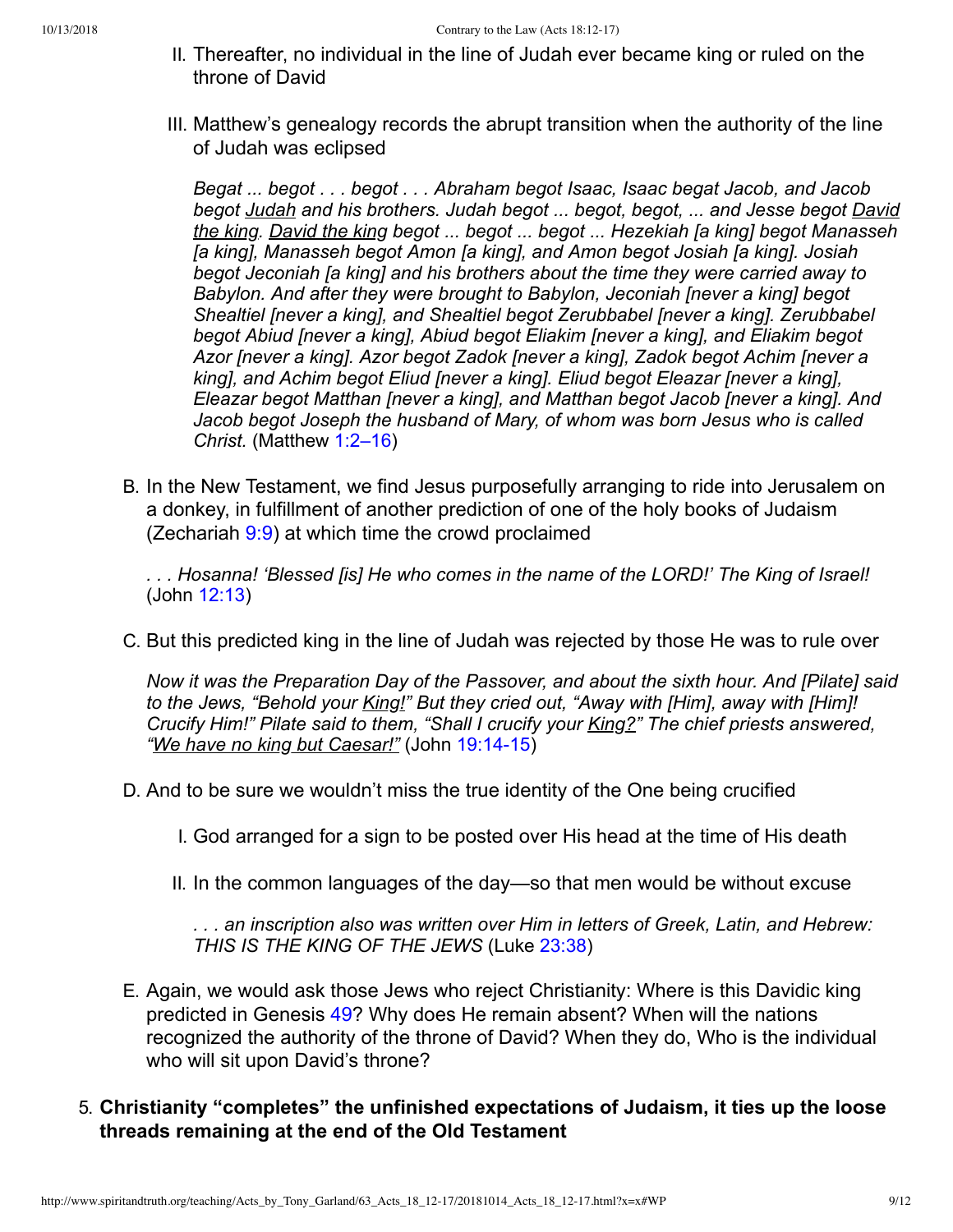- A. Far from being opposed to the law of Moses, Jesus is the matching foot which fits into the Cinderella's slipper of the law
- B. Why else would Paul make a bee-line for the synagogue whenever he entered a city?
	- I. In Damascus (Acts  $9:20$ ) Salamis (Acts  $13:5$ ), Antioch in Pisidia (Acts  $13:14$ ), Iconium (Acts [14:1](http://www.spiritandtruth.org/bibles/nasb/b44c014.htm#Acts_C14V1)), Thessalonica (Acts [17:1](http://www.spiritandtruth.org/bibles/nasb/b44c017.htm#Acts_C17V1)), Berea (Acts [17:10](http://www.spiritandtruth.org/bibles/nasb/b44c017.htm#Acts_C17V10)), Athens (Acts [17:17\)](http://www.spiritandtruth.org/bibles/nasb/b44c017.htm#Acts_C17V17), Corinth (Acts [18:4](http://www.spiritandtruth.org/bibles/nasb/b44c018.htm#Acts_C18V4)), and Ephesus (Acts [18:19\)](http://www.spiritandtruth.org/bibles/nasb/b44c018.htm#Acts_C18V19)
- C. Hear the words of the New Testament, spoken by Jesus on the road to Emmaus

*Then He said to them, "O foolish ones, and slow of heart to believe in all that the prophets have spoken! Ought not the Christ to have suffered these things and to enter into His glory?" And beginning at Moses and all the Prophets, He expounded to them in all the Scriptures the things concerning Himself* (Luke [24:25–27\)](http://www.spiritandtruth.org/bibles/nasb/b42c024.htm#Luke_C24V25).

In another post-resurrection appearance, Jesus said . . . These are the words which I *spoke to you while I was still with you, that all things must be fulfilled which were written in the Law of Moses and the Prophets and the Psalms concerning Me* (Luke [24:44](http://www.spiritandtruth.org/bibles/nasb/b42c024.htm#Luke_C24V44)).

#### 6. **To disbelieve Jesus is to disbelieve Moses, for he wrote of Jesus**

*Philip found Nathanael and said to him, 'We have found Him of whom Moses in the law, and also the prophets, wrote—Jesus of Nazareth, the son of Joseph'* (John [1:45\)](http://www.spiritandtruth.org/bibles/nasb/b43c001.htm#John_C1V45)

#### 7. **Judaism is judged by the very one they claim to revere: Moses**

Jesus said, *Do not think that I shall accuse you to the Father; there is one who accuses you— Moses, in whom you trust. For if you believed Moses, you would believe Me; for he wrote about Me. But if you do not believe his writings, how will you believe My words?* (John 5:45-47).

- A. We can only imagine how grieved Moses is by today's Judaism which rejects the Messiah of whom he wrote.
- <span id="page-9-0"></span>B. Claiming to revere Moses, while denying the fulfillment of the very predictions made within the books of Moses: the Torah<sup>[18](#page-10-15)</sup>

## **A strategy of Satan: keep Judaism and Christianity apart**

- 1. **Prevent the mostlyGentile Church from a greater understanding of the Jewish roots of the faith and God's ongoing promises to Israel**
	- A. Misunderstand and misinterpret aspects of the New Testament
	- B. Reject God's ongoing election of Israel (Rom. [11:28\)](http://www.spiritandtruth.org/bibles/nasb/b45c011.htm#Rom._C11V28)
	- C. Reject Israel's claims to the land
	- D. Join in the end-time fulfillment of global opposition to Israel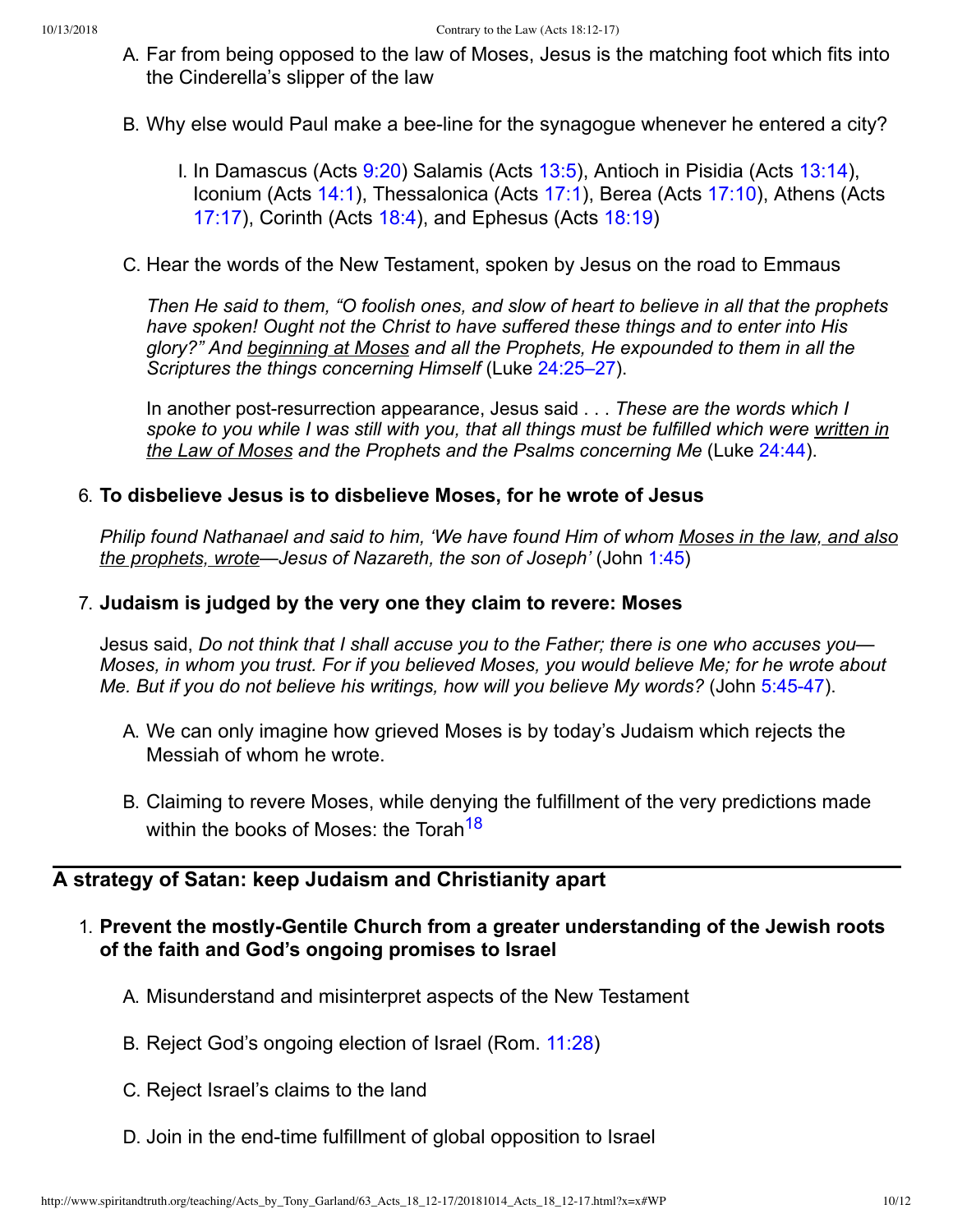### 2. **Keep Judaism from recognizing the Jewishness of the New Testament and recognizing Jesus as their longawaited Messiah**

Israel must, indeed, be dumb if one asks them today: Tell me, pray: How can it be that the Eternal sent the fathers out of their land into captivity in Babylon for only seventy years, on account of all the abominations and idolatry by which they for centuries defiled the Holy Land: — and now Israel has been dispersed among all peoples for over eighteen hundred years, and Jerusalem, the city of the great King, is trodden down by the nations until this day? What, then, is the great and terrible blood-quiltiness which perpetually prevents you from dwelling in peace in the land of your fathers? — But Israel is not willing to know! And yet it is precisely its sin against its Messiah that is indeed the root of Israel's misery.<sup>[19](#page-11-2)</sup>

<span id="page-10-20"></span>

<span id="page-10-22"></span><span id="page-10-21"></span><span id="page-10-18"></span><span id="page-10-16"></span>[SpiritAndTruth.org](http://www.spiritandtruth.org/) S[c](#page-11-3)an Code<sup>c</sup>

#### Endnotes:

- <span id="page-10-0"></span>[1.](#page-0-0) [NKJV,](#page-11-4) Acts 18:12-17
- <span id="page-10-1"></span>[2.](#page-0-1) Ref-0653, 352
- <span id="page-10-2"></span>[3.](#page-1-0) Ref-1488, 485
- <span id="page-10-3"></span>[4.](#page-2-0) Ref-0653, 354
- <span id="page-10-4"></span>[5.](#page-2-1) Ref-0465, 594
- <span id="page-10-5"></span> $6.$  10 Myths about Christian [Evangelism](https://www.crosswalk.com/blogs/christian-trends/top-10-myths-about-christian-evangelism-around-the-world.html) aroun[d](#page-11-8) the World $d$
- <span id="page-10-6"></span>[7.](#page-3-1) 843 out of 1095 pages in one bible I checked.
- <span id="page-10-17"></span>[8.](#page-10-16) Ref-0186, 18-19n3
- <span id="page-10-7"></span>[9.](#page-3-2) "When the Jews accused Paul of polluting the Temple by bringing Gentiles therein, why did they only allude to Trophimus? Why did they not include Luke who was also with Paul in the streets of Jerusalem (Acts 21:15-18, e.g., "we", "us")? The fact that Luke was not mentioned in the accusation is a most convincing indication that he was not a Gentile."<sup>[8](#page-10-17)</sup>
- <span id="page-10-19"></span>[10.](#page-10-18) Ref-1503, 14
- <span id="page-10-8"></span>[11.](#page-3-3) "The reason for this strange rendering [Revelation [1:4](http://www.spiritandtruth.org/bibles/nasb/b66c001.htm#Rev._C1V4)] is that the Greek had no past participle of the verb "to be," and so the author used a finite form. Furthermore, the case did not change because evidently the entire expression had become stereotyped as a title, and so did not alter the construction to fit the context. The writer translated a Hebrew title directly and literally into Greek without attempting to conform to the Greek idiom. He thought in Hebrew or Aramaic; he wrote in Greek. The relative certainty of this fact shows that the book of Revelation does not emanate chiefly from Greek and pagan sources."<sup>[10](#page-10-19)</sup>
- <span id="page-10-23"></span><span id="page-10-9"></span>[12.](#page-3-4) [WP,](#page-11-11) Jacob [Neusner](https://en.wikipedia.org/wiki/Jacob_Neusner)<sup>[e](#page-11-12)</sup>
- <span id="page-10-10"></span>[13.](#page-4-0) Ref-0137, 5,22
- <span id="page-10-11"></span>[14.](#page-6-0) "I MYSELF will call him to account." Ref-0934, Deu. [18:19](http://www.spiritandtruth.org/bibles/nasb/b05c018.htm#Deu._C18V19)
- <span id="page-10-12"></span>[15.](#page-6-1) Ref-196. Deu. [18:19](http://www.spiritandtruth.org/bibles/nasb/b05c018.htm#Deu._C18V19)
- <span id="page-10-13"></span>[16.](#page-7-0) Ref-0137, 46-48
- <span id="page-10-14"></span>[17.](#page-7-1) Ref-196, Gen. [49:10](http://www.spiritandtruth.org/bibles/nasb/b01c049.htm#Gen._C49V10)
- <span id="page-10-15"></span>[18.](#page-9-0) Mary must be similarly grieved by Catholicism and its focus upon her to the detriment of her divine Son.